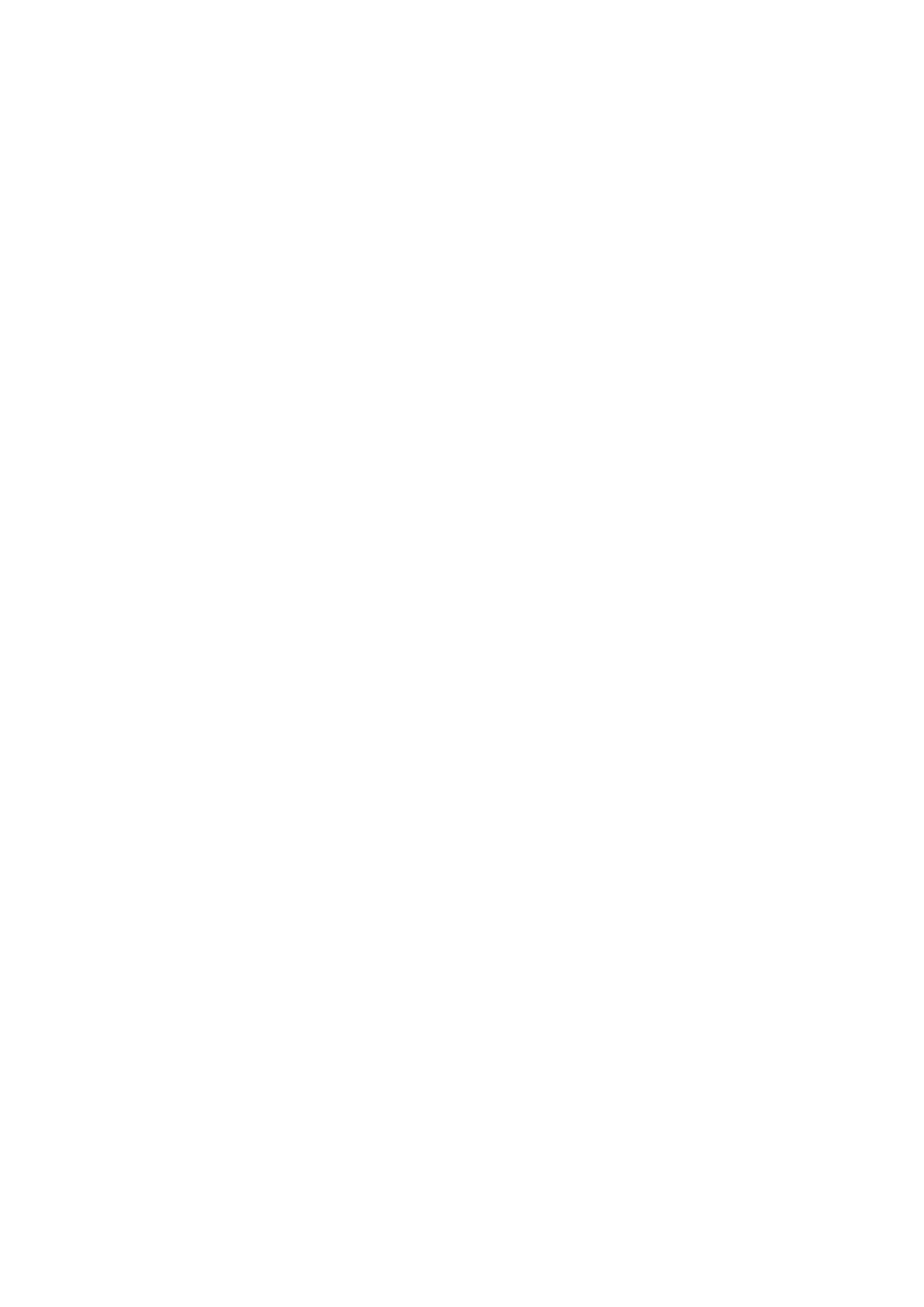## **EMAIL ETIQUETTE TRAINING - ONLINE INSTRUCTOR-LED 3HOURS COURSE OUTLINE**

### **FOREWORD**

An international workplace survey has found that 83% of Australians use email, the Internet, or both while at work and most are convinced it makes them more productive.

With this growing trend in modern business communication within Australia, the explosion of unnecessary and time-wasting emails was one of the biggest sources of complaints. Some 35% of workers said they received high levels of emails that were either time wasting or unnecessary. This evidently points to the volume of emails that are directed to people without having a clear purpose.

In an increasingly knowledge-based economy, it is critical that information is widely accessible and able to be utilised effectively in the workplace. It is also vital that organisations develop policies to guide employees on the correct use of online communications. These should cover issues such as privacy, personal use, monitoring, downloading of content, access by third parties and illegal use of the Internet.

#### **OUTCOMES**

**In this course you will:**

- Master effective email structures to achieve clarity and successful communication
- Learn to write for the reader, starting with effective subject lines
- Make the most of 'email estate'
- Carefully consider the email recipients
- Learn to work within principles or 'rules of thumb' to ensure professional, clear & effective emails
- Perfect grammar because it matters
- Format messages for readability
- Master the inbox using some core principles and email functions

#### **MODULES**

#### **Lesson 1: Create Structure for Success**

- Forward-To-CC-BCC
- Urgent
- ! High Importance vs Low Importance
- Subject
- Salutation

#### **Lesson 2: Rules of Thumb**

- Effective Subject lines: Tell Me What You Need
- One Page View Only
- Average 15 Words per Sentence
- As Short as Possible Avoid Extra Words